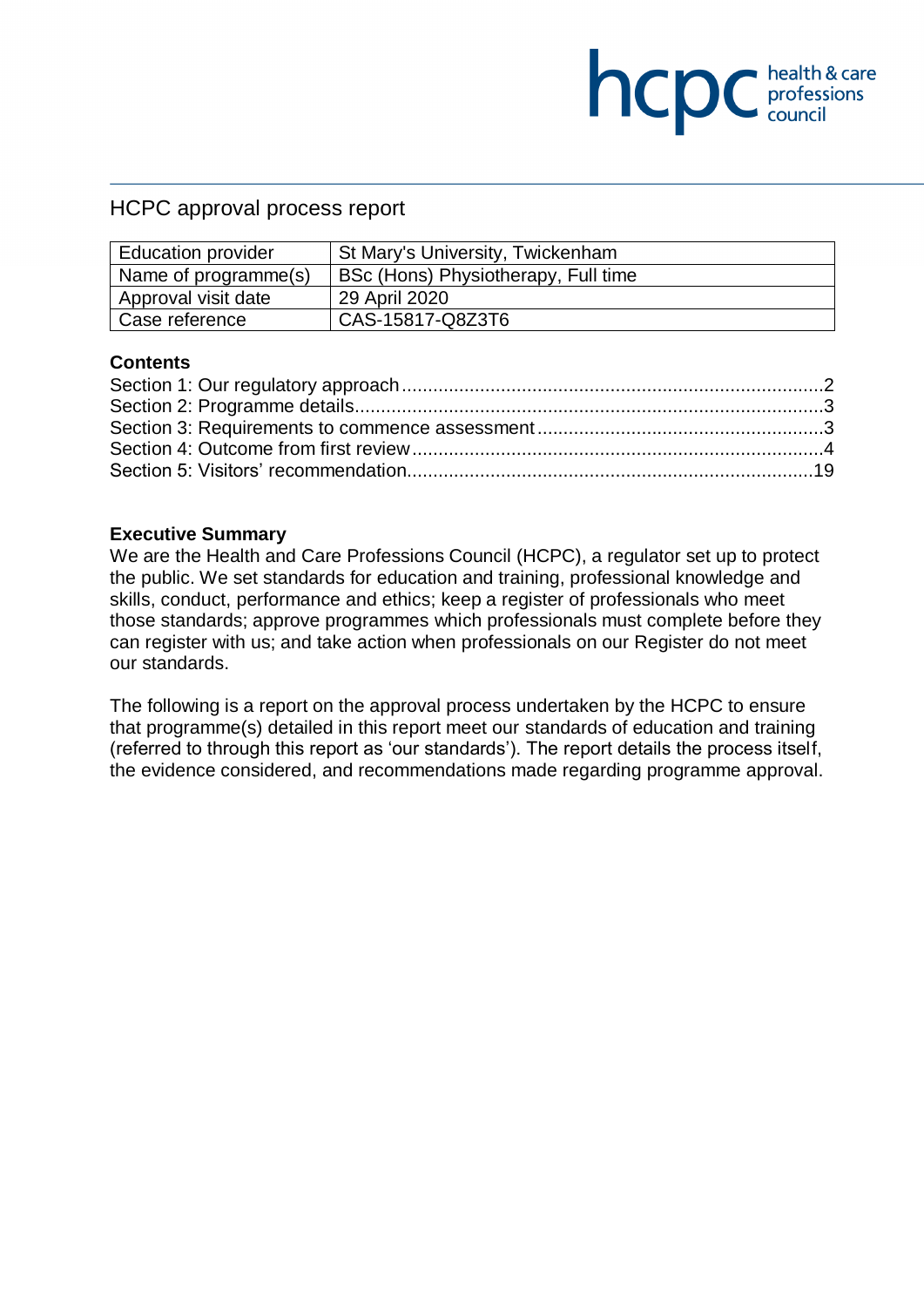# <span id="page-1-0"></span>Section 1: Our regulatory approach

## **Our standards**

We approve programmes that meet our education standards, which ensure individuals that complete the programmes meet proficiency standards. The proficiency standards set out what a registrant should know, understand and be able to do when they complete their education and training. The education standards are outcome focused, enabling education providers to deliver programmes in different ways, as long as individuals who complete the programme meet the relevant proficiency standards.

Programmes are normally [approved on an open-ended basis,](http://www.hcpc-uk.org/education/processes/) subject to satisfactory engagement with our monitoring processes. Programmes we have approved are listed [on our website.](http://www.hcpc-uk.org/education/programmes/register/)

## **How we make our decisions**

We make independent evidence based decisions about programme approval. For all assessments, we ensure that we have profession specific input in our decision making. In order to do this, we appoint [partner visitors](http://www.hcpc-uk.org/aboutus/partners/) to undertake assessment of evidence presented through our processes. The visitors make recommendations to the Education and Training Committee (ETC). Education providers have the right of reply to the recommendation of the visitors, inclusive of conditions and recommendations. If an education provider wishes to, they can supply 'observations' as part of the process.

The ETC make decisions about the approval and ongoing approval of programmes. In order to do this, they consider recommendations detailed in process reports, and any observations from education providers (if submitted). The Committee meets in public on a regular basis and their decisions are available to view [on our website.](http://www.hcpc-uk.org/aboutus/committees/educationandtrainingpanel/)

### **HCPC panel**

We always appoint at least one partner visitor from the profession (inclusive of modality and / or entitlement, where applicable) with which the assessment is concerned. We also ensure that visitors are supported in their assessment by a member of the HCPC executive team. Details of the HCPC panel for this assessment are as follows:

| <b>Anthony Power</b> | Physiotherapist |
|----------------------|-----------------|
| Jo Jackson           | Physiotherapist |
| Temilolu Odunaike    | HCPC executive  |

## **Other groups involved in the virtual approval visit**

There were other groups involved with the approval process as follows. Although we engage in collaborative scrutiny of programmes, we come to our decisions independently.

| lain Cross             | Independent chair          | St Mary's University,       |
|------------------------|----------------------------|-----------------------------|
|                        | (supplied by the education | Twickenham                  |
|                        | provider)                  |                             |
| <b>Mandhir Gill</b>    | Secretary (supplied by the | St Mary's University,       |
|                        | education provider)        | Twickenham                  |
| Nina Paterson          | Professional body          | <b>Chartered Society of</b> |
|                        | representative             | Physiotherapy (CSP)         |
| <b>Heather Stewart</b> | Professional body          | <b>Chartered Society of</b> |
|                        | representative             | Physiotherapy (CSP)         |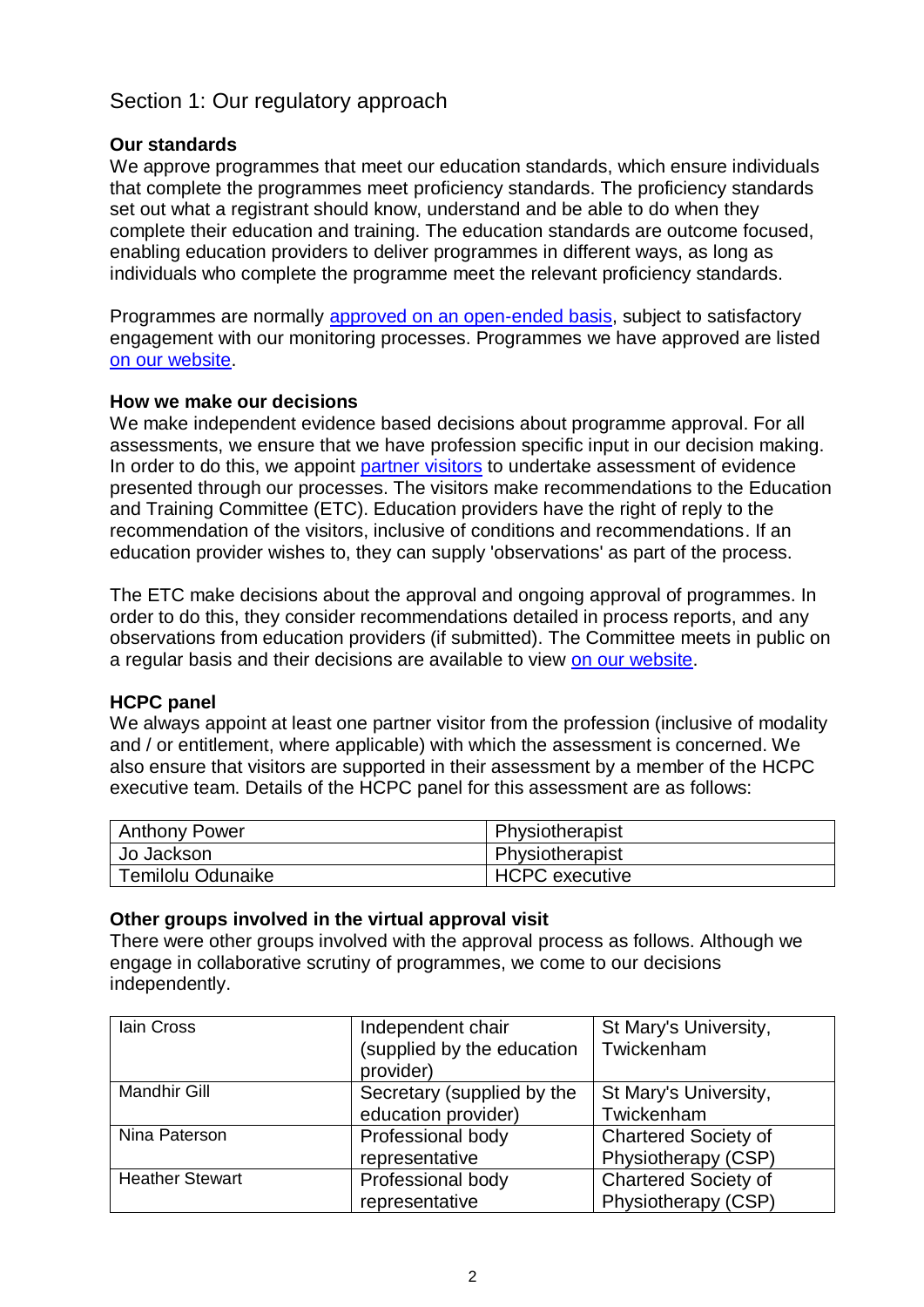# <span id="page-2-0"></span>Section 2: Programme details

| Programme name               | <b>BSc (Hons) Physiotherapy</b> |
|------------------------------|---------------------------------|
| Mode of study                | FT (Full time)                  |
| Profession                   | Physiotherapist                 |
| <b>Proposed First intake</b> | 01 September 2020               |
| Maximum learner              | Up to $40$                      |
| cohort                       |                                 |
| Intakes per year             |                                 |
| Assessment reference         | APP02194                        |

We undertook this assessment of a new programme proposed by the education provider via the approval process. This involved consideration of documentary evidence and a virtual approval visit, to consider whether the programme meet our standards for the first time.

## <span id="page-2-1"></span>Section 3: Requirements to commence assessment

In order for us to progress with approval and monitoring assessments, we ask for certain evidence and information from education providers. The following is a list of evidence that we asked for through this process, and whether that evidence was provided. Education providers are also given the opportunity to include any further supporting evidence as part of their submission. Without a sufficient level of evidence, we need to consider whether we can proceed with the assessment. In this case, we decided that we were able to undertake our assessment with the evidence provided.

| <b>Type of evidence</b>             | <b>Submitted</b> | <b>Comments</b>                 |
|-------------------------------------|------------------|---------------------------------|
| Completed education standards       | Yes              |                                 |
| mapping document                    |                  |                                 |
| Information about the programme,    | Yes              |                                 |
| including relevant policies and     |                  |                                 |
| procedures, and contractual         |                  |                                 |
| agreements                          |                  |                                 |
| Descriptions of how the programme   | Yes              |                                 |
| delivers and assesses learning      |                  |                                 |
| Proficiency standards mapping       | Yes              |                                 |
| Information provided to applicants  | Yes              |                                 |
| and learners                        |                  |                                 |
| Information for those involved with | Yes              |                                 |
| practice-based learning             |                  |                                 |
| Information that shows how staff    | Yes              |                                 |
| resources are sufficient for the    |                  |                                 |
| delivery of the programme           |                  |                                 |
| Internal quality monitoring         | <b>Not</b>       | Only requested if the programme |
| documentation                       | Required         | (or a previous version) is      |
|                                     |                  | currently running               |

Due to the COVID-19 pandemic, the education provider decided to move this event to a virtual (or remote) approval visit. In the table below, we have noted the meeting held, along with reasons for not meeting certain groups (where applicable):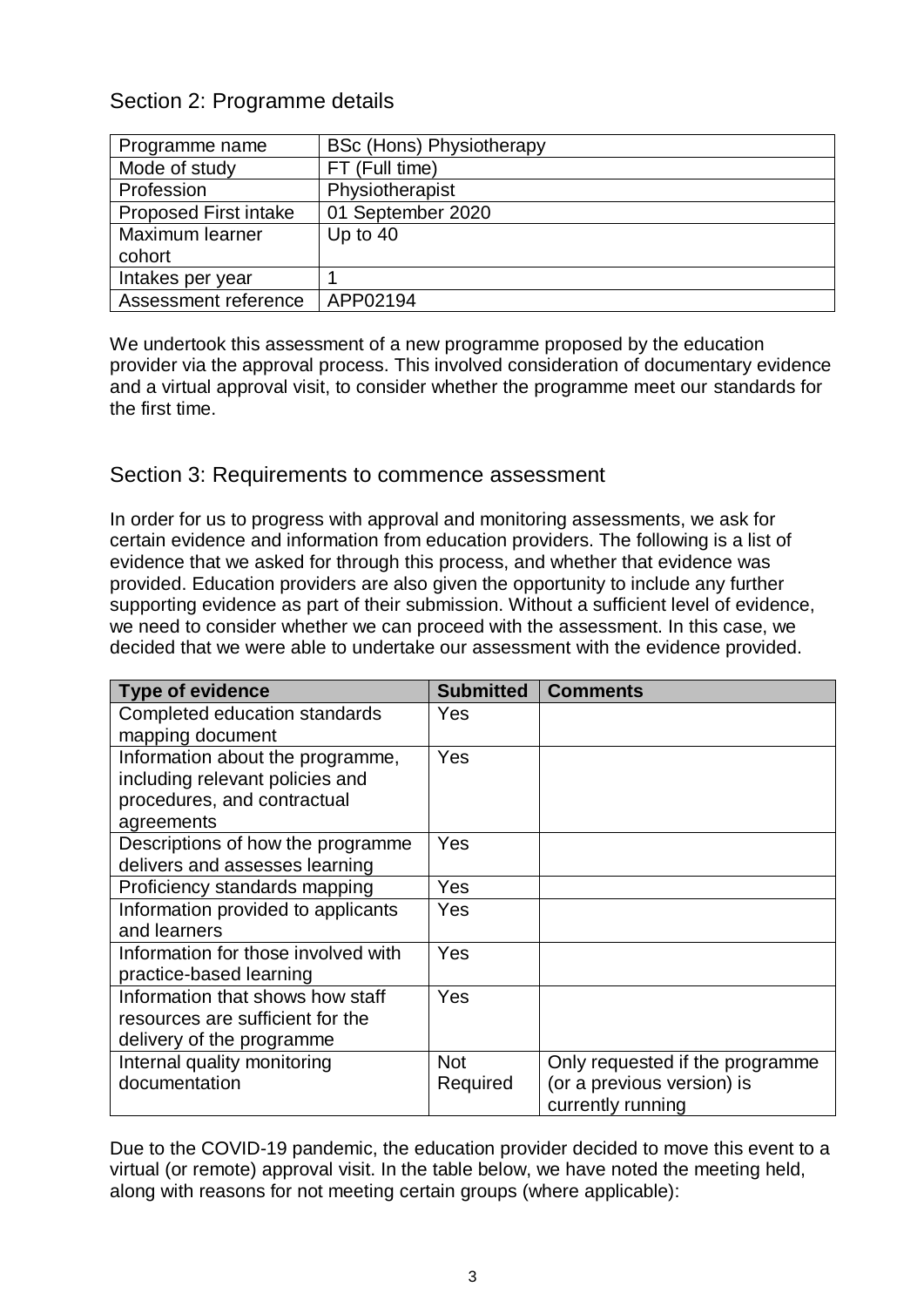| Group                                                        | <b>Met</b> | <b>Comments</b>                                                                                                                                                                                       |
|--------------------------------------------------------------|------------|-------------------------------------------------------------------------------------------------------------------------------------------------------------------------------------------------------|
| Learners                                                     | <b>No</b>  | As this was a virtual visit and,<br>given the current situation around<br>the Covid-19 pandemic, we<br>decided that it was unnecessary<br>to meet with this group                                     |
| Service users and carers (and / or<br>their representatives) | <b>No</b>  | As above                                                                                                                                                                                              |
| <b>Facilities and resources</b>                              | <b>No</b>  | As above                                                                                                                                                                                              |
| Senior staff                                                 | Yes        |                                                                                                                                                                                                       |
| <b>Practice educators</b>                                    | <b>No</b>  | Practice educators were unable<br>to attend this visit as they were<br>needed as frontline workers in the<br>current Covid-19 pandemic.<br>Questions were sent to<br>representatives after the visit. |
| Programme team                                               | Yes        |                                                                                                                                                                                                       |

## <span id="page-3-0"></span>Section 4: Outcome from first review

### **Recommendation of the visitors**

In considering the evidence provided by the education provider as part of the initial submission and at the virtual approval visit, the visitors' recommend that there was insufficient evidence to demonstrate that our standards are met at this time, but that the programme(s) should be approved subject to the conditions noted below being met.

### **Conditions**

Conditions are requirements that must be met before programmes can be approved. We set conditions when there is insufficient evidence that standards are met. The visitors were satisfied that a number of the standards are met at this stage. However, the visitors were not satisfied that there is evidence that demonstrates that the following standards are met, for the reasons detailed below.

We expect education providers to review the issues identified in this report, decide on any changes that they wish to make to programmes, and then provide any further evidence to demonstrate how they meet the conditions. We set a deadline for responding to the conditions of 08 July 2020.

#### **2.1 The admissions process must give both the applicant and the education provider the information they require to make an informed choice about whether to take up or make an offer of a place on a programme.**

**Condition:** The education provider must ensure that appropriate information about the programme is provided to potential applicants, both within the programme documentation and on the education provider's website, to allow them to make an informed decision about taking up a place on the programme.

**Reason:** The visitors noted from the programme documentation and, discussions with the programme team, that information about what was required of applicants before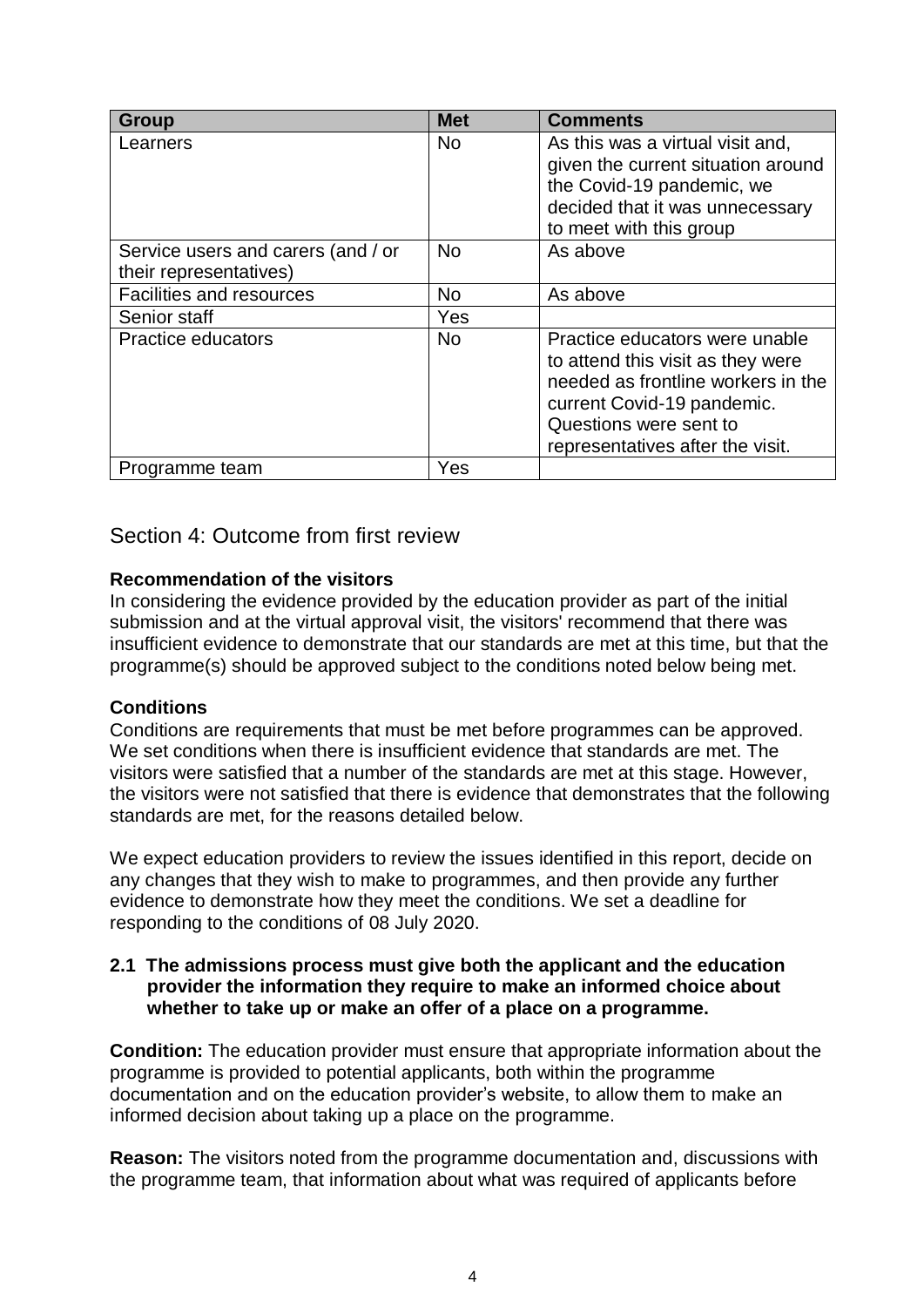they could take up a place on the programme was not clearly contained in the information provided to applicants. This includes information such as:

- their requirement around the enhanced criminal conviction check;
- their requirement around the occupational health check; and
- the potential cost to learners.

At the visit, the programme team told the visitors that their current process involves sending applicants information about the cost, such as costs of criminal conviction and occupational health checks and the other areas listed above, upon request. They also stated that potential applicants would have the opportunity to ask members of staff questions one-on-one on open days. However, the programme team agreed that neither the documentation nor the website had been fully updated to provide the necessary information that would assist potential applicants in their decision making to take up an offer of a place on the programme. As such, the visitors were unclear about how potential applicants would obtain the information they require to decide on taking up a place on the programme. The visitors considered that the information should be readily available to applicants before they apply and without them having to request it. The visitors therefore require the education provider to demonstrate how they will ensure applicants are aware of the requirements for admission to the programme. This includes information on criminal conviction and health checks and associated costs, as well as other costs associated with the programme. The visitors would expect to see this information both within the programme documentation and on the education provider's website.

**2.4 The admissions process must assess the suitability of applicants, including criminal conviction checks.**

### **2.5 The admissions process must ensure that applicants are aware of and comply with any health requirements.**

The following condition applies to the above standards. For simplicity, as the issue spans several standards, the education provider should respond to this condition as one issue.

**Condition:** The education provider must demonstrate how the admissions process assesses the suitability of applicants, including criminal conviction checks and ensures they are aware of and comply with any health requirements.

**Reason:** From the information provided in the documentation and from discussions at the visit, the visitors were clear that all learners must undergo a Disclosure and Barring Service (DBS) check as part of the admissions process to the programme. The visitors also saw in the documentation, particularly within the programme specification, information on health requirements that applicants must comply with to gain entry to the programme. However, the visitors noted that there was minimal information available on the website regarding DBS checks and health requirements. At the visit, the programme team told the visitors that the website had not yet been updated to provide details of how they will assess applicants' suitability, including criminal record checks and information on health requirements.

As the programme specification is not made available to applicants prior to applying, the visitors could not determine how applicants would know the health requirements and the process they need to engage in to determine whether they comply with these, prior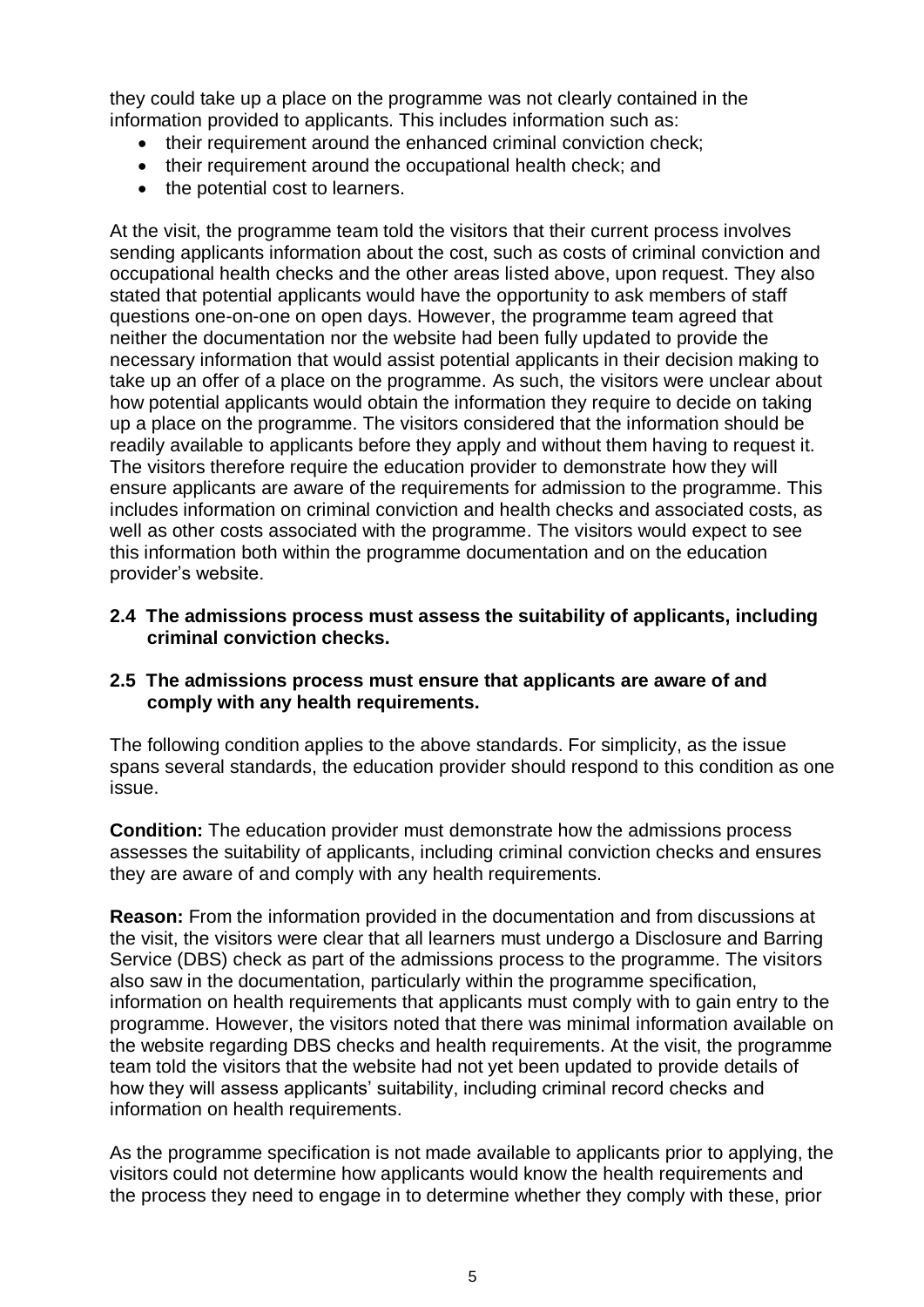to applying. The visitors also could not ascertain how applicants will access information regarding DBS checks before applying onto the programme. For instance, they were unable to determine how or whether the practice based learning providers are involved in the decision-making process and who makes the final decision about accepting an applicant onto the programme should a health or DBS issue arise. The visitors noted that such information was not provided within the documentation or on the education provider's website. As such, the visitors require clear and specific information about the process for DBS checks at the point of admission as well as information on health requirements that applicants will need to comply with before they can be admitted onto the programme, and how they ensure applicants are aware of those requirements.

### **3.3 The education provider must ensure that the person holding overall professional responsibility for the programme is appropriately qualified and experienced and, unless other arrangements are appropriate, on the relevant part of the Register.**

**Condition:** The education provider must demonstrate they have an effective process in place to ensure that the person holding overall professional responsibility for the programme is appropriately qualified, experienced and from the relevant part of the HCPC Register, unless other arrangements are appropriate.

**Reason:** The visitors were referred to a list of the academic staff as well as their curriculum vitae (CVs) as evidence for this standard. The visitors noted that the individual appointed to have overall professional responsibility for the programme is appropriately qualified and experienced in managing teams, as well as being on the relevant part of the HCPC Register.

However, they noted that there was no clear process in place to identify and secure a suitable person for this role if it becomes necessary to do so in the future. The senior team informed the visitors that, the current programme director was appointed because of his 'expertise' and that they are looking to appoint a deputy programme director to assist in the leadership of the programme. However, they did not provide any evidence that articulates the requirements for fulfilling this role, or the appointment process for the role.

As such, the visitors could not determine how the education provider would ensure that any person hired for the role, would be appropriately qualified, experienced and unless other arrangements are appropriate, on the relevant part of the HCPC Register. The visitors therefore require further evidence that demonstrates the process in place to appoint an individual to the role. In this way, the visitors can determine whether the process is effective and subsequently determine whether this standard is met.

## **3.5 There must be regular and effective collaboration between the education provider and practice education providers.**

**Condition:** The education provider must demonstrate that there is regular and effective collaboration with practice education providers.

**Reason:** In their mapping document, the education provider referred to the placement practice handbook, which provides a narrative of responsibilities of the education provider and practice education providers relating to collaboration for this programme. From this, the visitors were unable to determine evidence of when and how regular and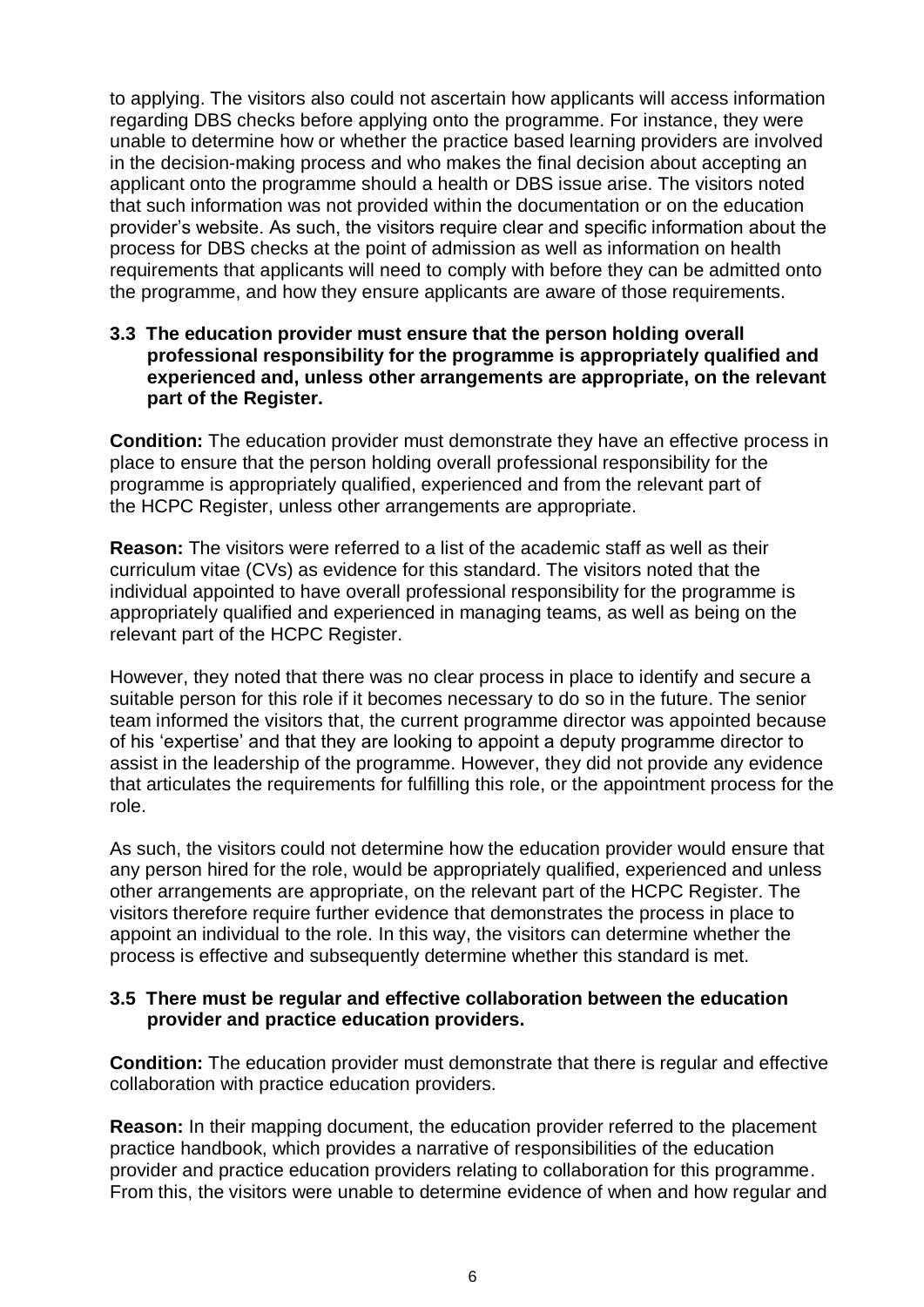effective collaboration was being undertaken. From the programme team, the visitors received verbal reassurances that they collaborate with the different providers but they were unable to determine the nature or extent of this collaboration.

The visitors did not meet with practice educators at the visit, however, the visitors were able to send relevant questions to them following the visit, which they responded to. In their response, the majority of the practice educators informed the visitors that they do not have regular collaboration with the education provider. However, a third of those that responded said they have met with a member the programme team at least on one occasion. They also said they would be keen to set up and have regular meetings with the education provider to ensure they can best support learners. The visitors could see some level of commitment from the practice education providers to work in partnership with the education provider to support learners in practice-based learning, thereby ensuring effective delivery of the programme. However, they considered that the information received did not provide sufficient evidence to demonstrate there is a partnership and ongoing relationship between the education provider and the practice education providers. The visitors could not be assured that there has been and/or, that there will, be regular and effective collaboration between the education provider and the practice education providers to ensure the ongoing quality and effectiveness of the programme. They therefore require the education provider to demonstrate how they will ensure regular and effective collaboration with practice education providers before they can determine whether this standard is met.

### **3.6 There must be an effective process in place to ensure the availability and capacity of practice-based learning for all learners.**

**Condition:** The education provider must demonstrate that there is an effective process in place to ensure the availability and capacity of practice-based learning for all learners.

**Reason:** From their review of the programme documentation, the visitors were unable to see a timetable of the practice-based learning schedule. The visitors noted that the placement handbook provided a "placement provision (sample)" and a "placement tracker". However, there was no information to show any agreement or commitment that placement provision had been made.

At the visit, the programme team mentioned that they have secured some practicebased learning through the Placement Management Partnership (PMP) - a wellestablished system that manages practice-based learning for education providers in London, but they also made it clear that they anticipated sourcing many of the additional placements outside of the PMP. They explained that about 50% of practice-based learning would be provided by their in-house clinic and other local private clinics and hospitals. Although the team provided verbal reassurances that they would be able to secure the required practice-based learning capacity for all learners, prior to the commencement of the programme, there was no clear evidence provided to demonstrate how this will be achieved.

In their responses to the visitors' questions, two of the practice educators stated that they have capacity for practice-based learning, highlighting the number of placements available. Others acknowledged that they have minimal placement opportunities or that they are unsure of what they can offer. Whilst the visitors could see a level of commitment from the practice educators to cooperate with the education provider in the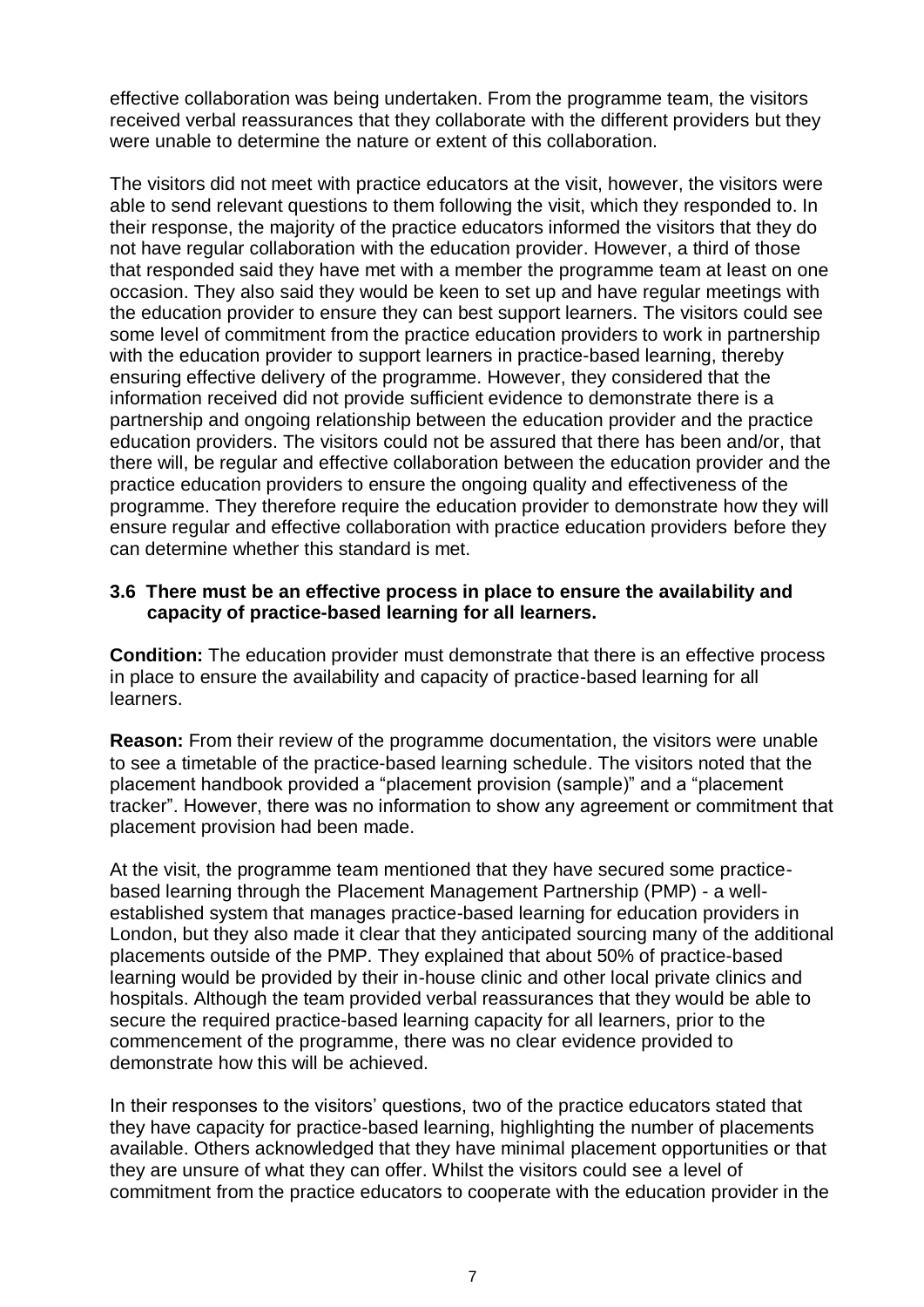provision and supervision of practice-based learning, they considered that there was no evidence provided to demonstrate how the education provider will ensure availability and capacity of practice-based learning for all learners.

As such, the visitors could not determine that this standard was met and therefore request that the education provider demonstrates the effective process in place to ensure the availability and capacity of practice-based learning for all learners.

## **3.7 Service users and carers must be involved in the programme.**

**Condition:** The education provider must demonstrate how they will involve service users and carers in the delivery of the programme.

**Reason:** From the information provided in the documentary submission, the visitors noted that there were some form of service users and carers' involvement in the development of the programme. The visitors were provided with a survey from a stakeholder meeting held in February 2020 as evidence of how the education provider involves service users and carers in the programme. The visitors noted that the survey asked questions about the service users' thoughts on the programme. However, there was no explicit information provided anywhere within the documentation on how they would be involved in the programme. At the visit, the programme team informed the visitors that service users regularly take part in teaching and learning activities, as well as assessment. They also spoke about a suggestion for a café for the carers whilst their patients are with the learners. The visitors could see that that the education provider involved service users and carers in the development of the programme and is looking into different ways to involve them in the programme delivery. However, they could not see a formalised strategy of what their involvement would entail. The visitors were unable to determine:

- the process in place to plan, monitor and evaluate service user and carer involvement;
- how their involvement takes/will take place;
- how their involvement is appropriate; and
- how their involvement will contribute to governing and continuously improving the programme.

The visitors therefore require the education provider to provide further evidence demonstrating how service users and carers will be involved in the delivery of the programme.

### **3.17 There must be an effective process in place to support and enable learners to raise concerns about the safety and wellbeing of service users.**

**Condition:** The education provider must demonstrate how they ensure learners are aware of the process in place to support and enable them to raise concerns about the safety and wellbeing of service users and ensure that the process is readily accessible and clear to learners.

**Reason:** On review of the documentation, the visitors noted that the education provider referenced the 'Safeguarding Policy' in their mapping document to evidence this standard. The visitors noted that the policy itself provides information on how learners would recognise situations where service users may be at risk and supported them in raising concerns. However, the visitors noted that there was no information about this in the placement handbook, to which learners may refer should they have any issue or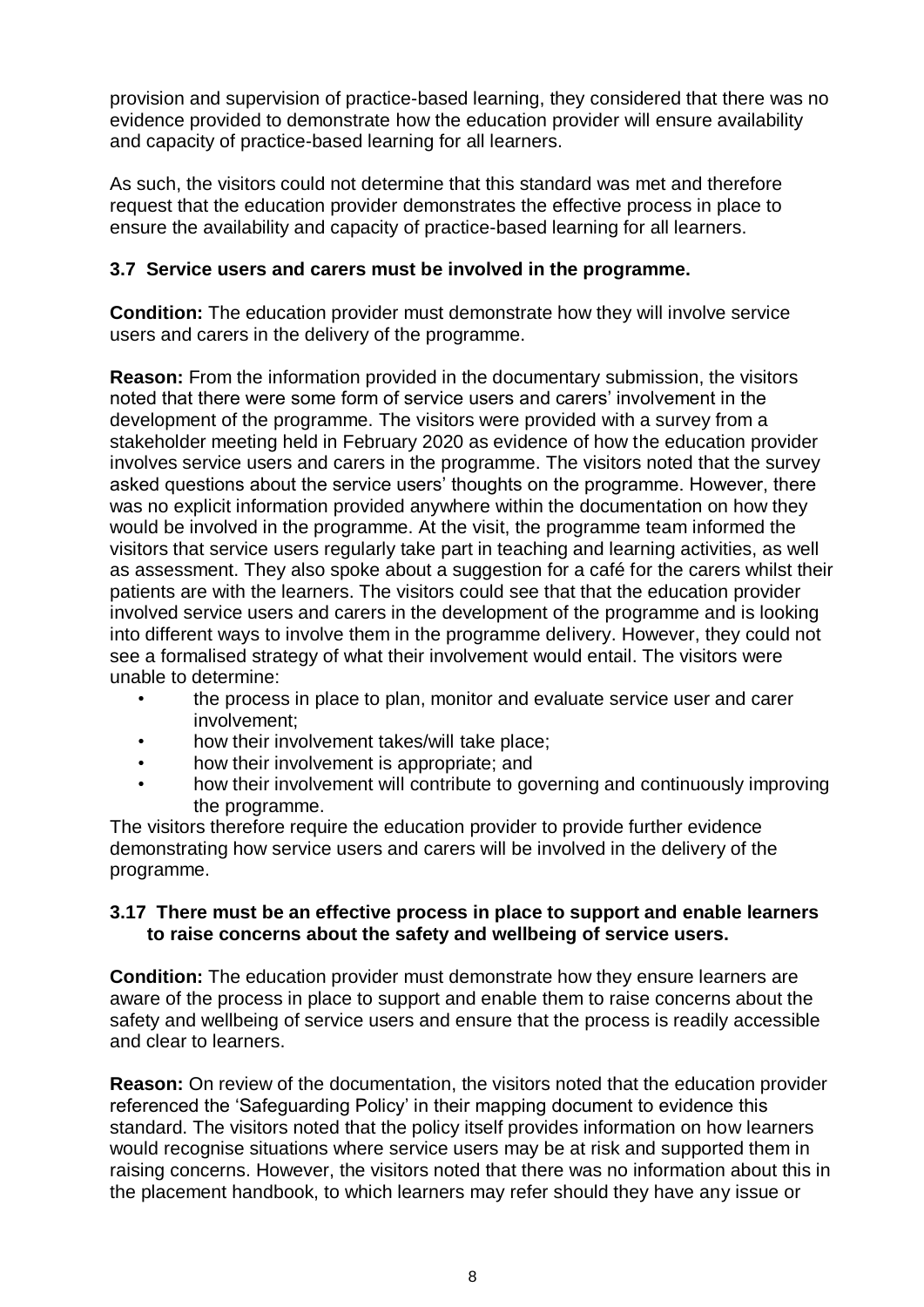concern in regard to service user safety and wellbeing in practice-based learning environment. The visitors saw no information in the handbook to demonstrate how learners are made aware of what they need to do when they believe the safety or wellbeing of service users is at risk. At the visit, the programme team acknowledged that the documentation submitted did not provide clear guidance on how learners will raise concerns in practice, should they feel that the safety or wellbeing of service users is being compromised and they committed to update the handbook with the appropriate guidance.

As the relevant information is not included in the placement handbook, the visitors were unclear how learners would know how or where to find this information easily. Therefore, in order for the visitors to make a judgement about whether this standard is met, the education provider must demonstrate how they will ensure that learners are made aware of the process in place to support and enable them to raise concerns about the safety and wellbeing of service users.

### **4.1 The learning outcomes must ensure that learners meet the standards of proficiency for the relevant part of the Register.**

**Condition:** The education provider must demonstrate how the learning outcomes (LOs) of the modules ensure that those who successfully complete the programme meet the standards of proficiency (SOPs) for physiotherapists.

**Reason:** The documentation provided prior to the visit included module descriptors, together with a mapping document, giving information about how learners who successfully complete the programme will meet the SOPs. From reviewing the module descriptors, the visitors noted that they could not identify where some of the SOPs within the curriculum for physiotherapists were covered. In particular, the visitors noted that the coverage within the curriculum related to SOPs 13 and 14 was minimal or absent. The visitors noted that there was insufficient detail for them to be confident that the following SOPs are covered:

- 9.3 understand the need to engage service users and carers in planning and evaluating diagnostics, and therapeutic interventions to meet their needs and goals
- 13.1 recognise the role of other professions in health and social care
- 13.4 understand the structure and function of the human body, together with knowledge of health, disease, disorder and dysfunction, relevant to their profession
- 13.5 understand the theoretical basis of, and the variety of approaches to, assessment and intervention
- 13.6 understand the following aspects of biological science:

– normal human anatomy and physiology, including the dynamic relationships of human structure and function as related to the neuromuscular, musculoskeletal, cardio-vascular and respiratory systems

– patterns of human growth and development across the lifespan

– factors influencing individual variations in human ability and health status – how the application of physiotherapy can cause physiological and structural change

13.7 understand the following aspects of physical science: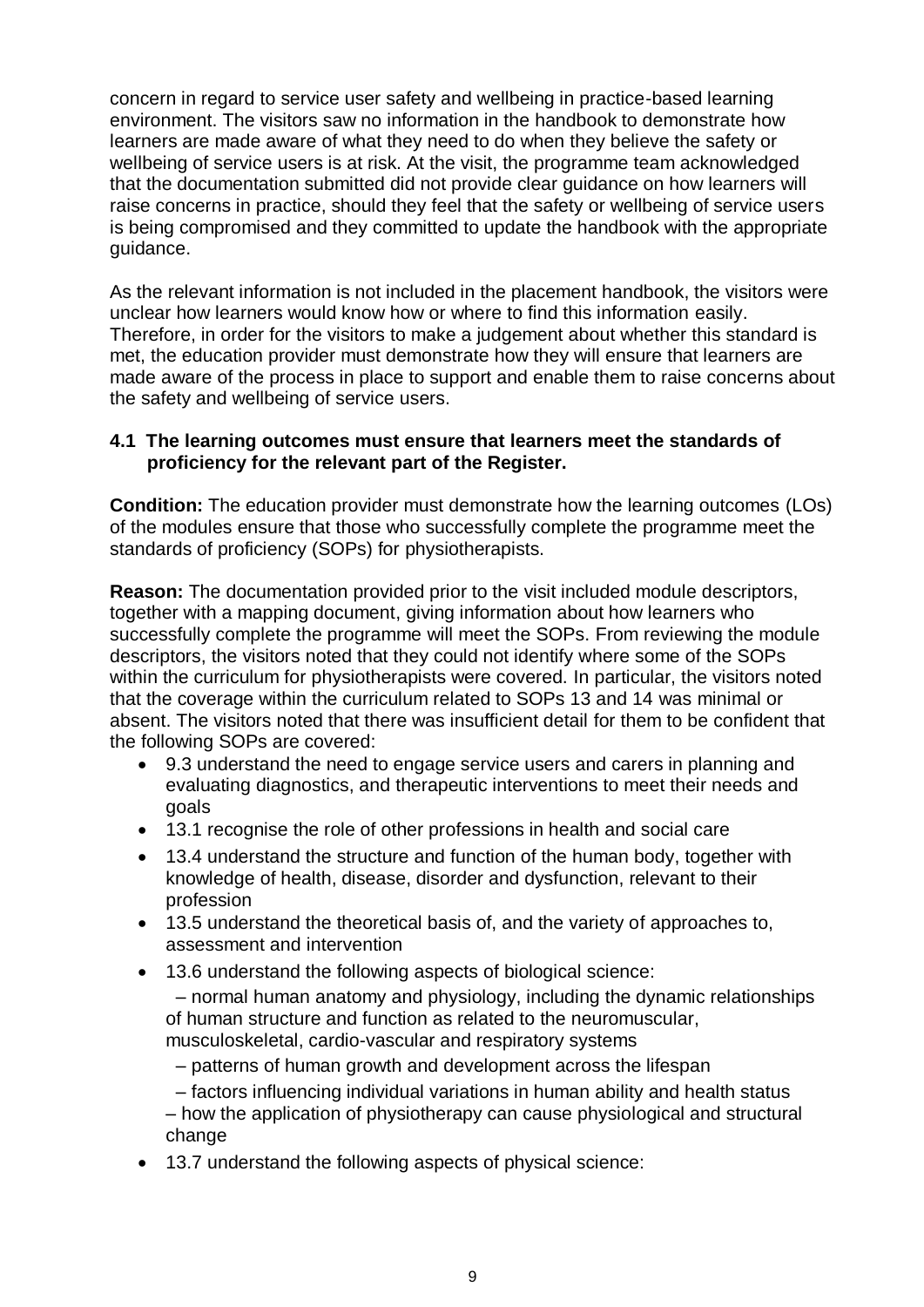– the principles and theories from physics, biomechanics, applied exercise science and ergonomics that can be applied to physiotherapy

– the means by which the physical sciences can inform the understanding and analysis of movement and function

– the principles and application of measurement techniques based on biomechanics or electrophysiology

– the application of anthropometric and ergonomic principles

13.8 understand the following aspects of clinical science:

– pathological changes and related clinical features commonly encountered in physiotherapy practice

– physiological, structural, behavioural and functional changes that can result from physiotherapy intervention and disease progression

– the specific contribution that physiotherapy can potentially make to enhancing individuals' functional ability, together with the evidence base for this – the different concepts and approaches that inform the development of physiotherapy intervention

- 13.9 understand the following aspects of behavioural science:
	- psychological, social and cultural factors that influence an individual in health and illness, including their responses to the management of their health status and related physiotherapy interventions

– how psychology, sociology and cultural diversity inform an understanding of health, illness and health care in the context of physiotherapy and the incorporation of this knowledge into physiotherapy practice

– theories of communication relevant to effective interaction with service users, carers, colleagues, managers and other health and social care professionals – theories of team working

- 14.2 be able to deliver and evaluate physiotherapy programmes
- 14.13 recognise the need to discuss, and be able to explain the rationale for, the use of physiotherapy interventions
- 14.15 be able to conduct appropriate diagnostic or monitoring procedures, interventions, therapy, or other actions safely and effectively
- 14.16 be able to select, plan, implement and manage physiotherapy interventions aimed at the facilitation and restoration of movement and function
- 14.18 be able to select and apply safe and effective physiotherapy-specific practice skills including manual therapy, exercise and movement, electrotherapeutic modalities and kindred approaches

For example, the visitors noted:

- that in PHP4003 Introduction to Management of Musculoskeletal and Neurological Conditions, electrotherapy is mentioned in the LOs (which relate to SOP 13.7) but not in the content
- that PHP4001 Anatomy I and Neuromusculoskeletal Assessment Upper Quadrant, intends to address learning about injuries, but it was difficult to understand how the proposed content linked to the learning outcomes (in particular LOs III, VI & VII) as these LOs did not relate to injuries.
- that there was no mention of dementia within the module content, which the visitors would expect to address SOPs 13.4, 13.6, 13.9 amongst other SOPs
- that they were unclear how SOP 9.3 will be delivered, given the lack of service users' involvement throughout the programme.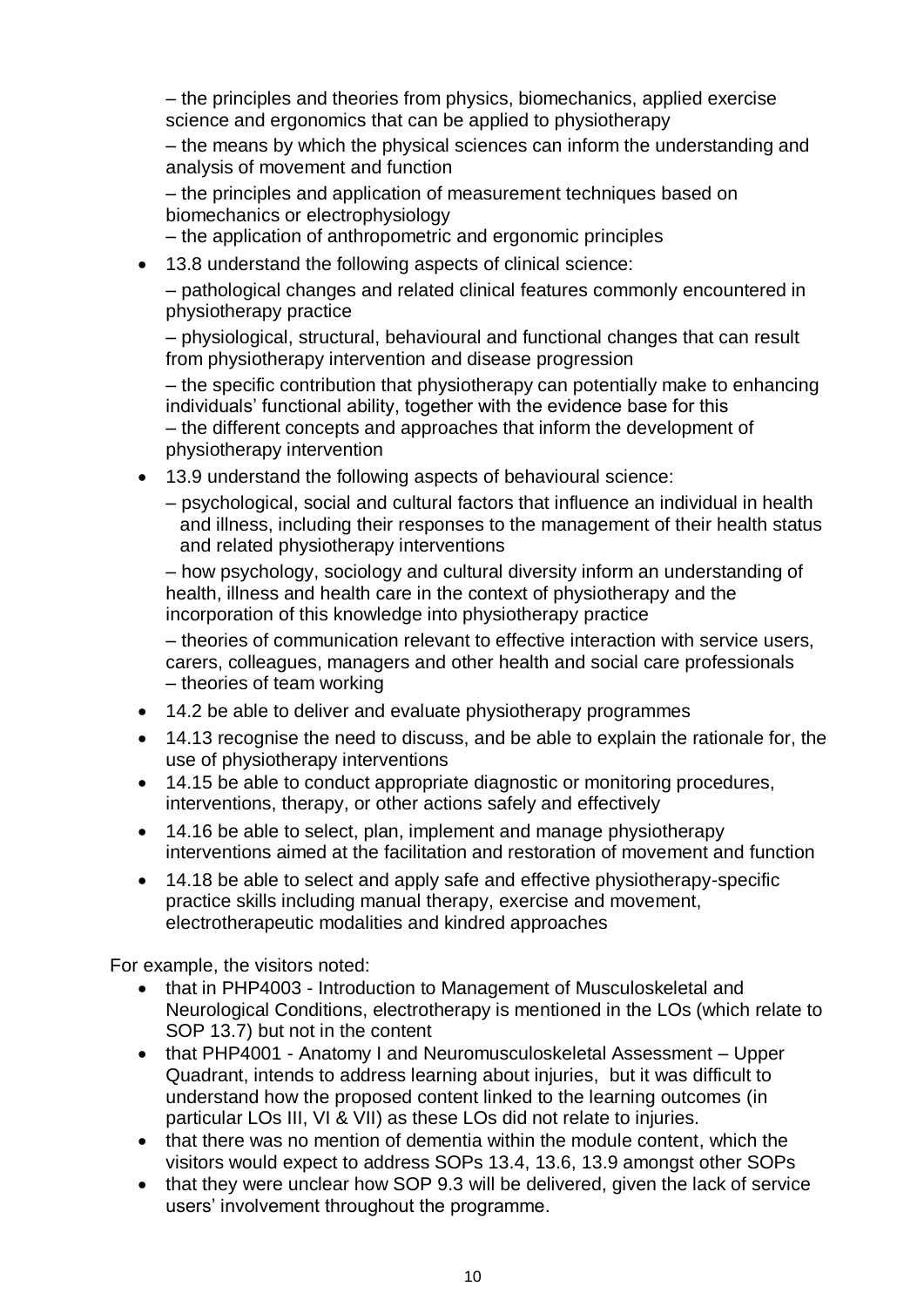As the visitors could not be certain that the LOs will deliver all of the SOPs, they therefore require the education provider to submit further evidence, such as the revised module descriptors and mapping document, to clearly define the link between the learning outcomes associated with all aspects of the programme. The information provided must demonstrate how the learning outcomes will ensure that those who successfully complete the programme meet the standards of proficiency (SOPs) for physiotherapists.

## **4.3 The programme must reflect the philosophy, core values, skills and knowledge base as articulated in any relevant curriculum guidance.**

**Condition:** The education provider must demonstrate that the programme reflects the philosophy, core values, skills and knowledge base articulated in any relevant curriculum guidance.

**Reason:** The visitors reviewed the standards of proficiency (SOPs) mapping, the programme specification and the programme handbook. They also discussed with the programme team how the programme was intended to reflect the expectations and guidance for physiotherapy learners. The visitors noted that the philosophy was articulated by the programme team but this was not reflected in the programme documentation. The visitors considered that the curriculum presented in the documentation adopts a medical view of health with little reflection of the wider communities with whom physiotherapists work with, particularly in relation to mental health, learning disabilities and older people.

Therefore, the visitors considered that the education provider would need to clearly articulate within the programme handbook, evidence of how the philosophy, core values, skill and knowledge base will be reflected in the curriculum.

## **4.4 The curriculum must remain relevant to current practice.**

**Condition:** The programme team must demonstrate how they will ensure that the curriculum will remain relevant to current practice.

**Reason:** From their review of the module descriptors and through discussions at the visit, the visitors noted that the programme has minimal inclusion of mental health and other areas of relevance to contemporary physiotherapy practice. For instance, the visitors noted that there was no mention of dementia, occupational health, primary care, health promotion, fitness for work or learning disabilities which are all required to work across the population. Although public health is mentioned frequently, it remains unclear to the visitors how this is reflected in learning as there was little or no mention of the specifics - for instance, dementia or learning disabilities – in any of the modules. During the visit, the programme team informed the visitors that they are starting to introduce non-traditional aspects of the programme such as women's health and mental health into the programme. However, the visitors considered that they would need to see how these are clearly articulated in the module descriptors before they can determine whether this standard is met. As such, the visitors require the education provider to submit evidence demonstrating how they will ensure that the curriculum remains relevant to current practice.

# **4.5 Integration of theory and practice must be central to the programme.**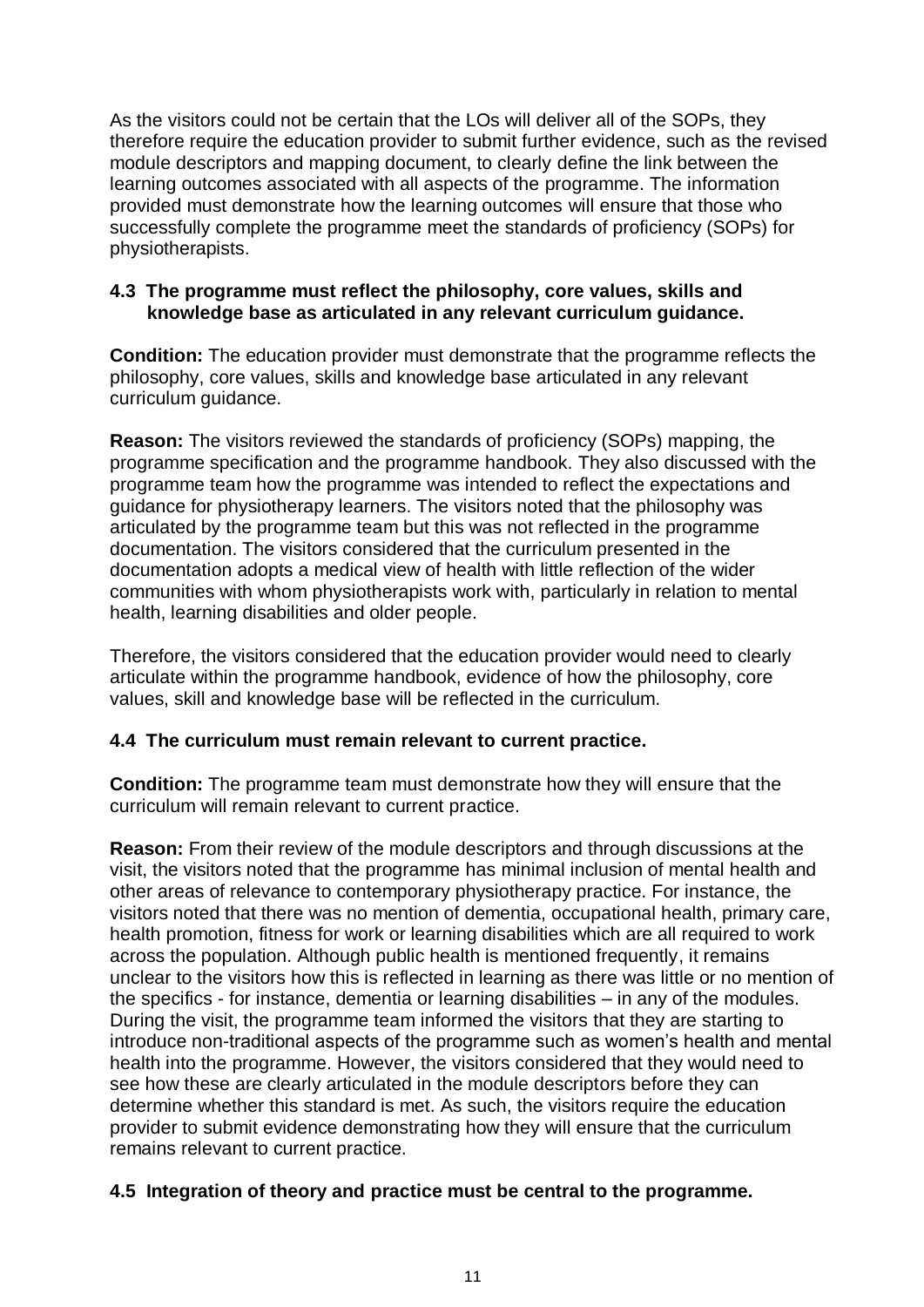**Condition:** The education provider must further articulate the structure of theory and practice learning to ensure learners are prepared and competent for practice.

**Reason:** Through the documentary review and discussions with the programme team, the visitors learnt that the education provider intended to deliver teaching in the first year, using case studies and clinical procedures. This would provide learners with sufficient knowledge to attend practice-based learning in their second year. However, the programme team mentioned the possibility of moving some of the modules in order to ensure that learners have built up knowledge sufficient for them to go into practicebased learning in their second year. The visitors understood that moving the modules might allow learners to consolidate learning and be better prepared for practice-based learning, however, they were unclear how the integration would work as this had not yet been clearly articulated in the programme documentation. The visitors considered that they would need to see the revised structure that shows how theory and practice are combined. This, they said would assure them that theory and practice are linked appropriately in a way that is relevant and meaningful to learners and that they will take place at appropriate times during the programme to make sure it is effective. The education provider must therefore articulate the structure of theory and practice learning and how the programme is designed to support it and ensure learners are prepared and competent for practice.

## **4.6 The learning and teaching methods used must be appropriate to the effective delivery of the learning outcomes.**

**Condition:** The education provider must provide further evidence to demonstrate that the learning and teaching methods used, particularly as regards the proposed numbers of practical hours, are appropriate to the effective delivery of the learning outcomes.

**Reason:** Through the documentary review, the visitors understood that the learners will undertake taught elements of the programme in their first year, while in the second and third year, there will be a combination of taught and clinical placements. The visitors also noted that the education provider intends to combine the use of online materials and resources with intensive teaching weeks onsite. The face-to-face contact time will maximise the learning of clinical skills and involve seminars and group workshops. However, at the visit, the visitors heard that learners would also undertake 20 practical hours per week in some of the practice modules. The visitors were unclear how learners would be able to complete all the content identified within the proposed number of practical hours to gain the practical skills required for them to achieve the learning outcomes. As such, the visitors could not determine how the education provider will ensure that the proposed hours within modules would allow effective delivery of the learning outcomes. They therefore require further evidence of how they will ensure their method of delivering such modules, including the number of practical hours, will support learners in achieving the learning outcomes.

#### **4.9 The programme must ensure that learners are able to learn with, and from, professionals and learners in other relevant professions.**

**Condition:** The education provider must articulate their strategy for ensuring that learners are able to learn with, and from professionals and learners, in other relevant professions.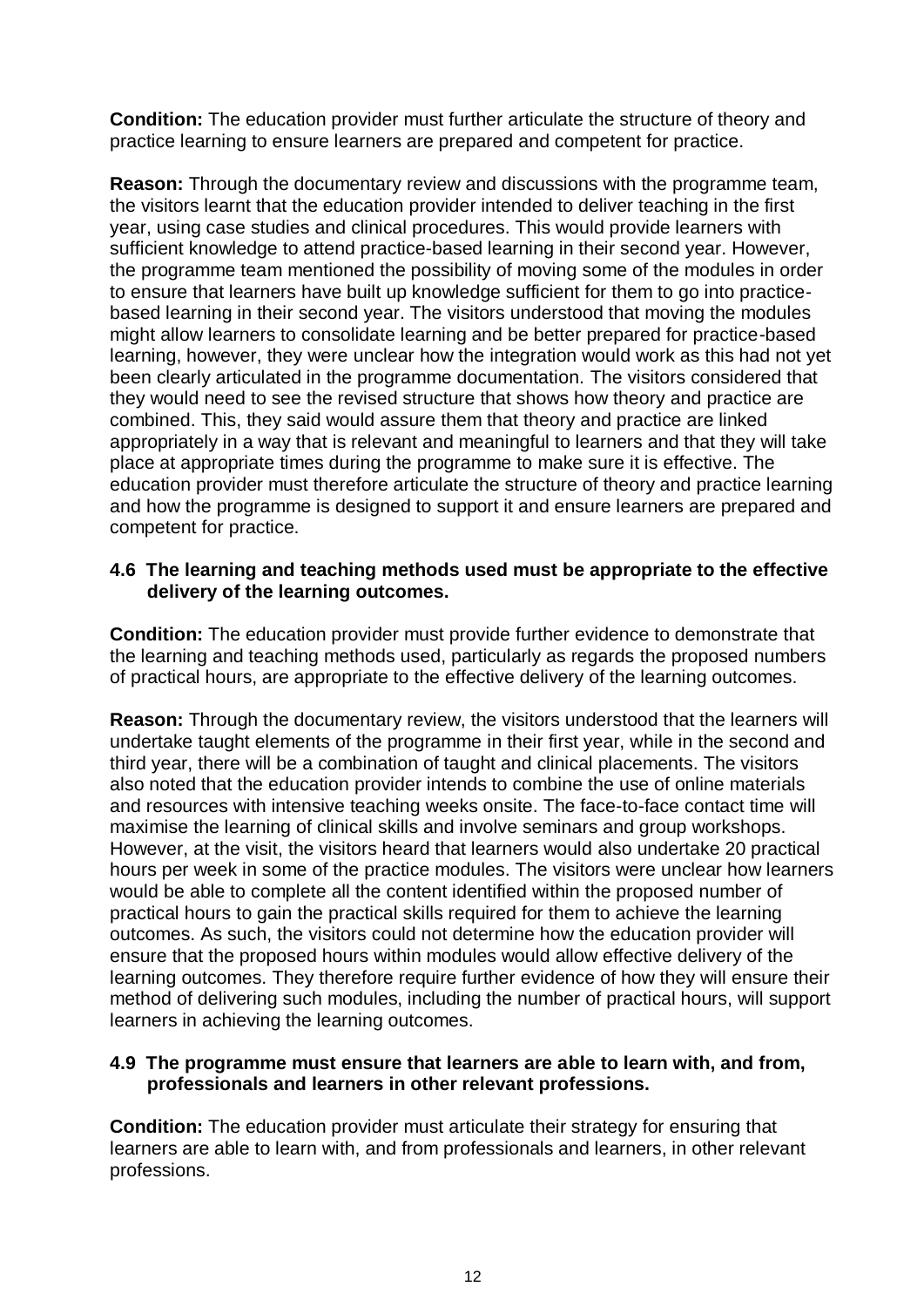**Reason:** The visitors reviewed the evidence submitted for this standard, which includes module descriptors across all levels of the programme. From the information provided, the visitors were unable to determine how learners will be able to learn with, and from professionals and learners in other relevant professions as there was no clear strategy of how inter-professional education (IPE) is incorporated into the programme.

In discussions with the programme team, the visitors heard that there will be opportunities for professionals such as nurses, social workers and speech and language therapists to come and talk to the learners before they go on to practicebased learning. The team also told the visitors that IPE is currently being delivered to learners on the MSc physiotherapy programme as dietetic staff deliver teaching on the nutrition aspect of the programme. However, they acknowledged that they have not considered IPE in a formal way but were constantly trying to incorporate it into their existing physiotherapy programme. The visitors were therefore unclear about how the education provider will ensure that learners are able to learn with, and from professionals and learners from other relevant professions. The visitors require the education provider to further articulate their strategy for inter-professional learning to ensure that learners will be able to learn with, and from professionals and learners in other relevant professions.

### **5.2 The structure, duration and range of practice-based learning must support the achievement of the learning outcomes and the standards of proficiency.**

**Condition:** The education provider must demonstrate how the structure, and range of practice-based learning will support the achievement of the learning outcomes and standards of proficiency for physiotherapists.

**Reason:** The visitors were able to review documentation relating to practice-based learning, including the placement handbook, programme specification and module descriptors. From their review, the visitors saw a timetable that showed learners will have weekly blocks of practice-based learning in their second and third year. However, there was no detailed information provided about the structure and range of practicebased learning or how it will support the achievement of the learning outcomes and the SOPs. At the visit, the visitors heard that some practice-based learning would take place outside of the Placement Management Partnership (PMP). The programme team confirmed to the visitors that they anticipate up to 50% of practice-based learning would be provided through their in-house clinic and other local private clinics and hospitals. However, the visitors noted that there was no information provided about structure, and range of this practice-based learning either or how they are deemed to be appropriate to the design and content of the programme and the learning outcomes. The team also confirmed that details of the range of practice-based learning are yet to be finalised. As the visitors did not see details of what learners will be learning whilst on placement, they were unable to determine how the structure, and range of practice-based both within and outside of the PMP would support the achievement of the learning outcomes and the SOPs. They therefore request that the education provider provide further evidence showing the structure and range of practice-based learning in both PMP and non-PMP sites and how it supports the achievement of the learning outcomes and SOPs for physiotherapists. In this way, the visitors can determine whether this standard is met.

### **5.3 The education provider must maintain a thorough and effective system for approving and ensuring the quality of practice-based learning.**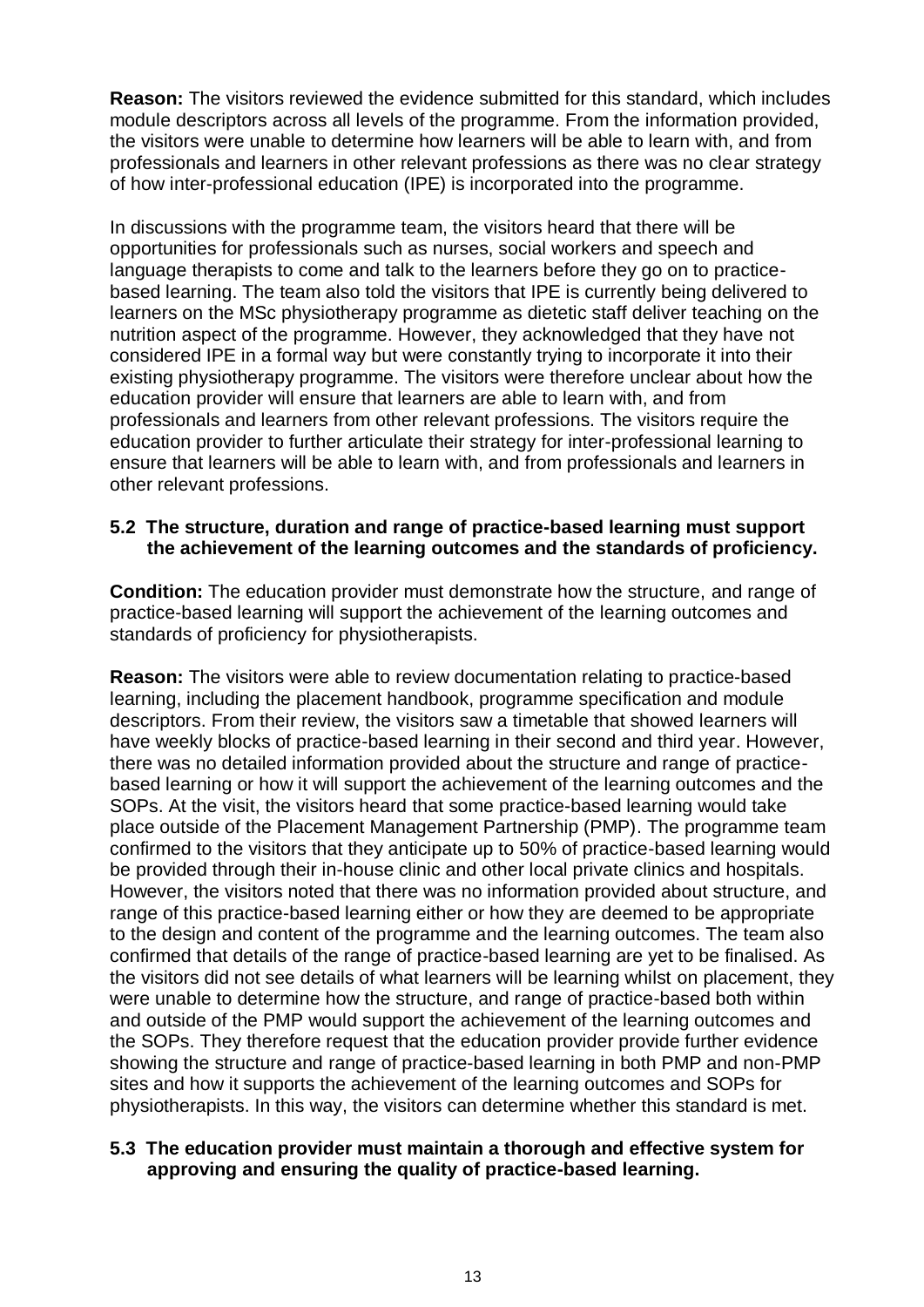### **5.4 Practice-based learning must take place in an environment that is safe and supportive for learners and service users.**

The following condition applies to the above standards. For simplicity, as the issue spans several standards, the education provider should respond to this condition as one issue.

**Condition:** The education provider must demonstrate that they have a thorough and effective system in place for ensuring the quality of the non-PMP practice-based learning and for ensuring the environment is safe and supportive for learners and service users.

**Reason:** From their review of the documentation and from discussions at the visit, the visitors understood that there is an audit process in place for ensuring quality in practice-based learning provided through the PMP and that there were policies in place to ensure that the environment is safe and supportive for both learners and service users. However, at the visit, it was clear that the programme team anticipated sourcing additional practice-based learning outside of the PMP. Through correspondence received from practice educators following the visit, the visitors were made aware that the quality of practice-based learning within existing the PMP settings was ensured through feedback from learners and the education provider. As such, the visitors were satisfied that there is a thorough and effective system in place for ensuring the quality of practice-based learning provided through PMP settings. The visitors however noted that there was lack of clarity around how the audit system will work in the non-PMP practicebased learning sites. The visitors were unclear if the education provider will run a separate system to monitor the quality and ensure the safety and supportiveness of the environment of practice-based learning in these types of settings. As the education provider has the overall responsibility for overseeing all practice-based learning for the programme, the visitors therefore request that the education provider submit further evidence showing that they have a thorough and effective system in place for approving and monitoring non-PMP practice-based learning. The evidence provided must also demonstrate their mechanism for ensuring that non-PMP practice-based learning environment would also be safe and supportive for all learners and service users.

## **5.5 There must be an adequate number of appropriately qualified and experienced staff involved in practice-based learning.**

**Condition:** The education provider must ensure that there is an adequate number of appropriately qualified and experienced staff involved in all practice-based learning settings.

**Reason:** The visitors reviewed the evidence provided for this standard, including the practice placement handbook. The visitors noted that there was minimal information provided about additional practice-based learning capacity and associated staff needed in all practice-based learning setting. Although a small number of the practice educators, in their response to the visitors' questions following the visit, highlighted the numbers of practice educators available to deliver practice-based learning, the visitors considered that the responses appeared to be from practice-based learning provided through the PMP only. The visitors saw no information about the number of staff in non-PMP settings and as such, they could not base their judgement on the PMP numbers alone. They considered that they would need to see further evidence showing how the education provider will ensure there is sufficient support for all learners on the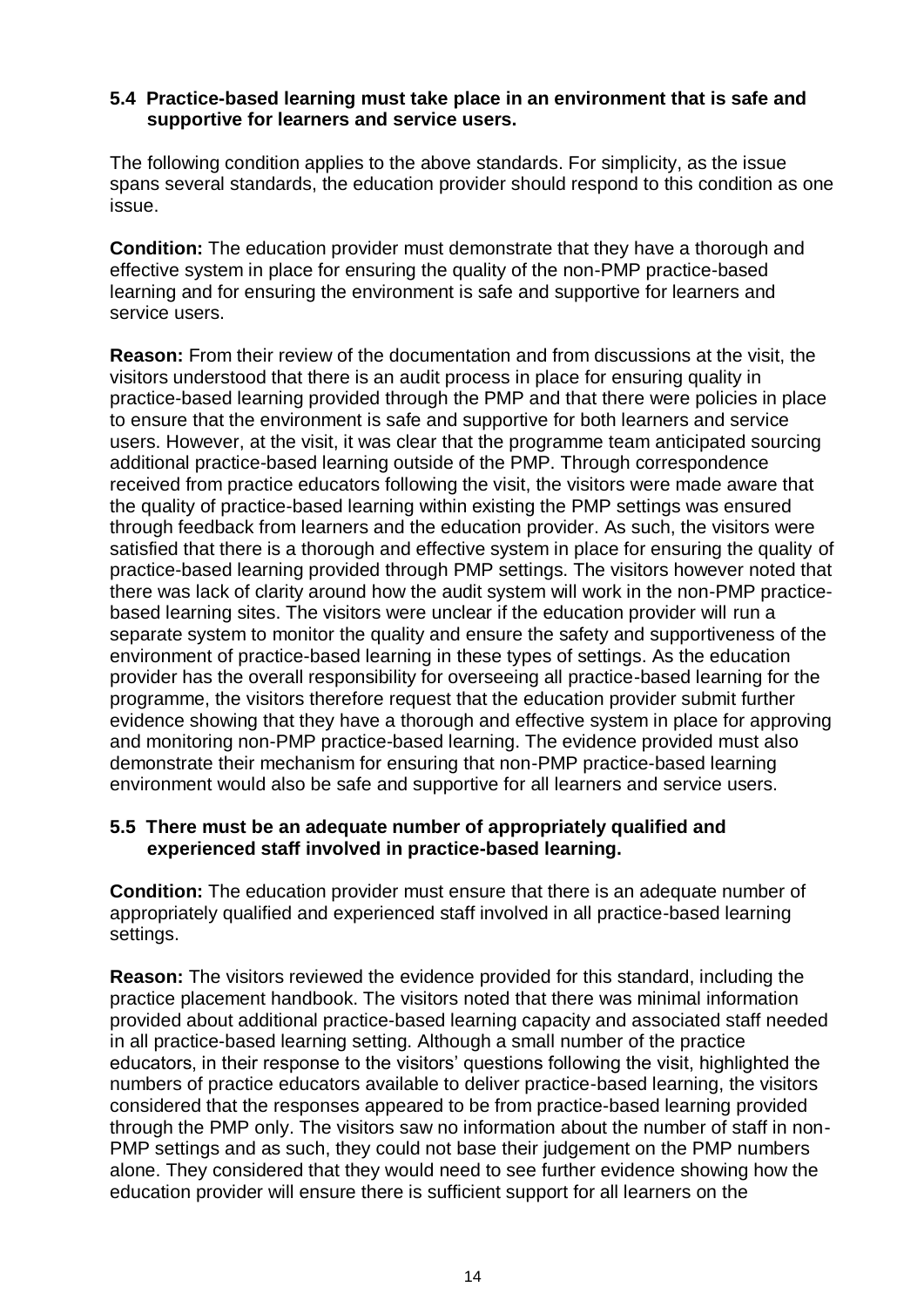programme before they can determine whether the standard is met. Therefore, the education provider must submit further evidence that demonstrates how they will ensure the programme is adequately staffed with appropriately qualified and experienced staff in all practice-based learning settings.

## **5.7 Practice educators must undertake regular training which is appropriate to their role, learners' needs and the delivery of the learning outcomes of the programme.**

**Condition:** The education provider must provide further evidence demonstrating how they ensure practice educators outside of the PMP, undertake regular training required to support learning and for the delivery of the learning outcomes of the programme.

**Reason:** From their documentary review, discussions at the visit and through correspondence received from practice educators, the visitors were satisfied that the education provider would provide appropriate support and training to practice educators within the PMP. However, for practice educators sourced outside of the PMP, the visitors were unclear if the same applied to them, as this was not made clear within the documentation nor through discussions at the visit. At the visit, the visitors learnt that the programme team holds training and support days to encourage continuing professional development (CPD) between practice educators and the teaching staff.

Also, through correspondence received from practice educators within the PMP setting, the visitors were informed that the education provider regularly offers one-day training course to this set of practice educators. The practice educators also told the visitors that they regularly receive support from the education provider and that there is close communication between themselves and the education provider. Whilst the visitors could see that the education provider provides regular training to practice educators within the PMP arrangements, it is unclear how this will be provided for practice educators sourced outside of the PMP. As such, the visitors require the education provider to demonstrate how they will ensure that practice educators sourced outside of the PMP, also undertake the appropriate and regular training they need to be able to support learning and for the delivery of the learning outcomes of the programme.

### **6.1 The assessment strategy and design must ensure that those who successfully complete the programme meet the standards of proficiency for the relevant part of the Register.**

## **6.3 Assessments must provide an objective, fair and reliable measure of learners' progression and achievement.**

### **6.5 The assessment methods used must be appropriate to, and effective at, measuring the learning outcomes.**

The following condition applies to the above standards. For simplicity, as the issue spans several standards, the education provider should respond to this condition as one issue.

**Condition:** The education provider must demonstrate the following:

 how the assessment strategy and design would ensure that those who successfully complete the programme meet the SOPs for physiotherapists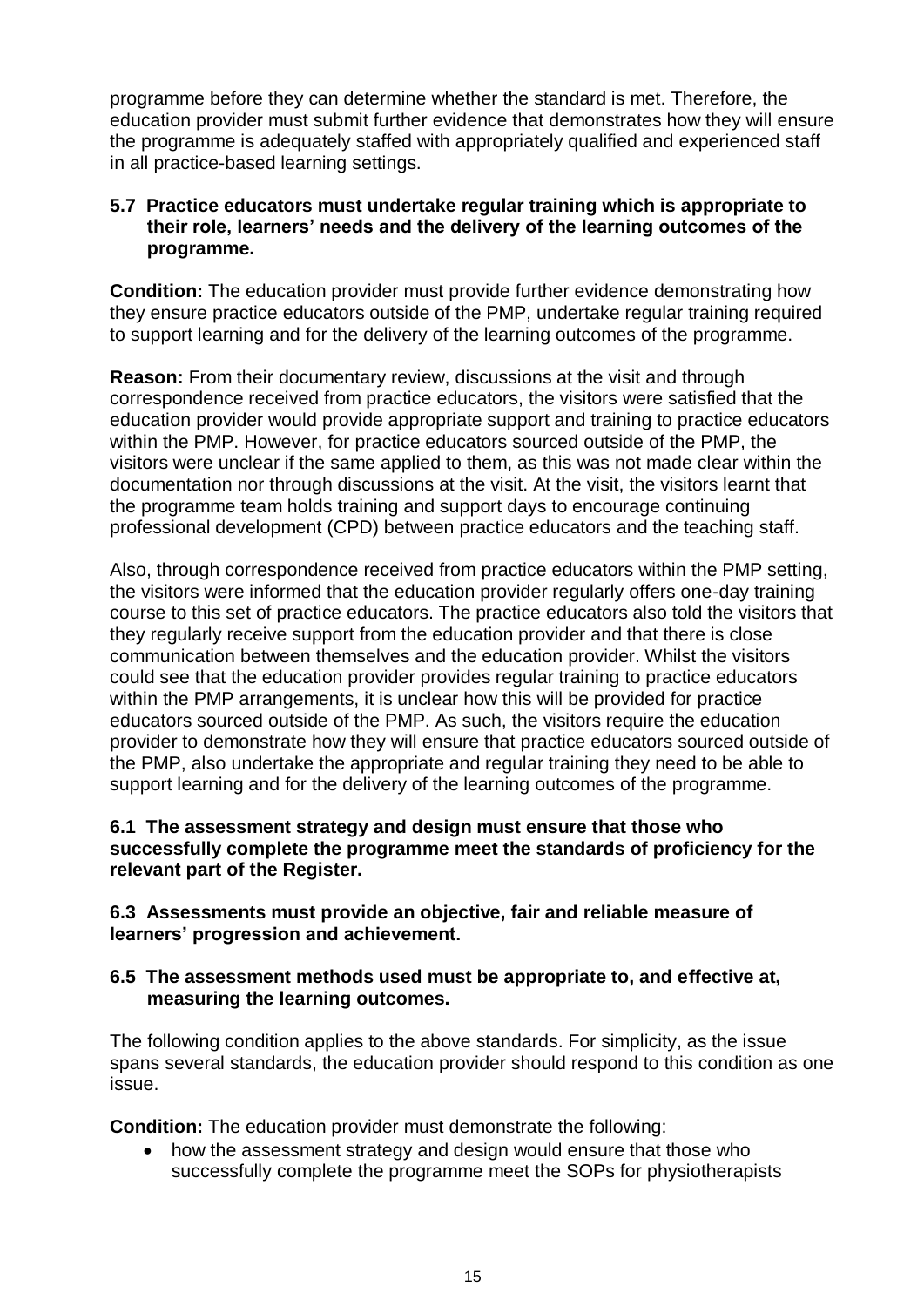- how the assessments provide an objective, fair and reliable measure of learners' progression and achievement; and
- how they ensure the assessment methods employed are appropriate to, and effective at, measuring the learning outcomes.

**Reason:** The visitors reviewed the evidence for these standards, including the module descriptors and the programme specification. The visitors noted that the evidence provided showed how the HCPC standards of proficiency (SOPs) and learning outcomes have been mapped to the relevant modules. Given the reasoning identified for SET 4.1 above, the visitors were unable to determine how the education provider would ensure that the assessments for those LOs listed would provide objective, fair and reliable measure of learners' progression and achievement. For similar reasons, they were unable to identify where some of the SOPs within the curriculum for physiotherapists were covered. The SOPs which the visitors were unable to identify in sufficient detail were:

- 9.3 understand the need to engage service users and carers in planning and evaluating diagnostics, and therapeutic interventions to meet their needs and goals
- 13.1 recognise the role of other professions in health and social care
- 13.4 understand the structure and function of the human body, together with knowledge of health, disease, disorder and dysfunction, relevant to their profession
- 13.5 understand the theoretical basis of, and the variety of approaches to, assessment and intervention
- 13.6 understand the following aspects of biological science:

– normal human anatomy and physiology, including the dynamic relationships of human structure and function as related to the neuromuscular, musculoskeletal, cardio-vascular and respiratory systems

- patterns of human growth and development across the lifespan
- factors influencing individual variations in human ability and health status

– how the application of physiotherapy can cause physiological and structural change

13.7 understand the following aspects of physical science:

– the principles and theories from physics, biomechanics, applied exercise science and ergonomics that can be applied to physiotherapy

– the means by which the physical sciences can inform the understanding and analysis of movement and function

– the principles and application of measurement techniques based on biomechanics or electrophysiology

- the application of anthropometric and ergonomic principles
- 13.8 understand the following aspects of clinical science:

– pathological changes and related clinical features commonly encountered in physiotherapy practice

– physiological, structural, behavioural and functional changes that can result from physiotherapy intervention and disease progression

– the specific contribution that physiotherapy can potentially make to enhancing individuals' functional ability, together with the evidence base for this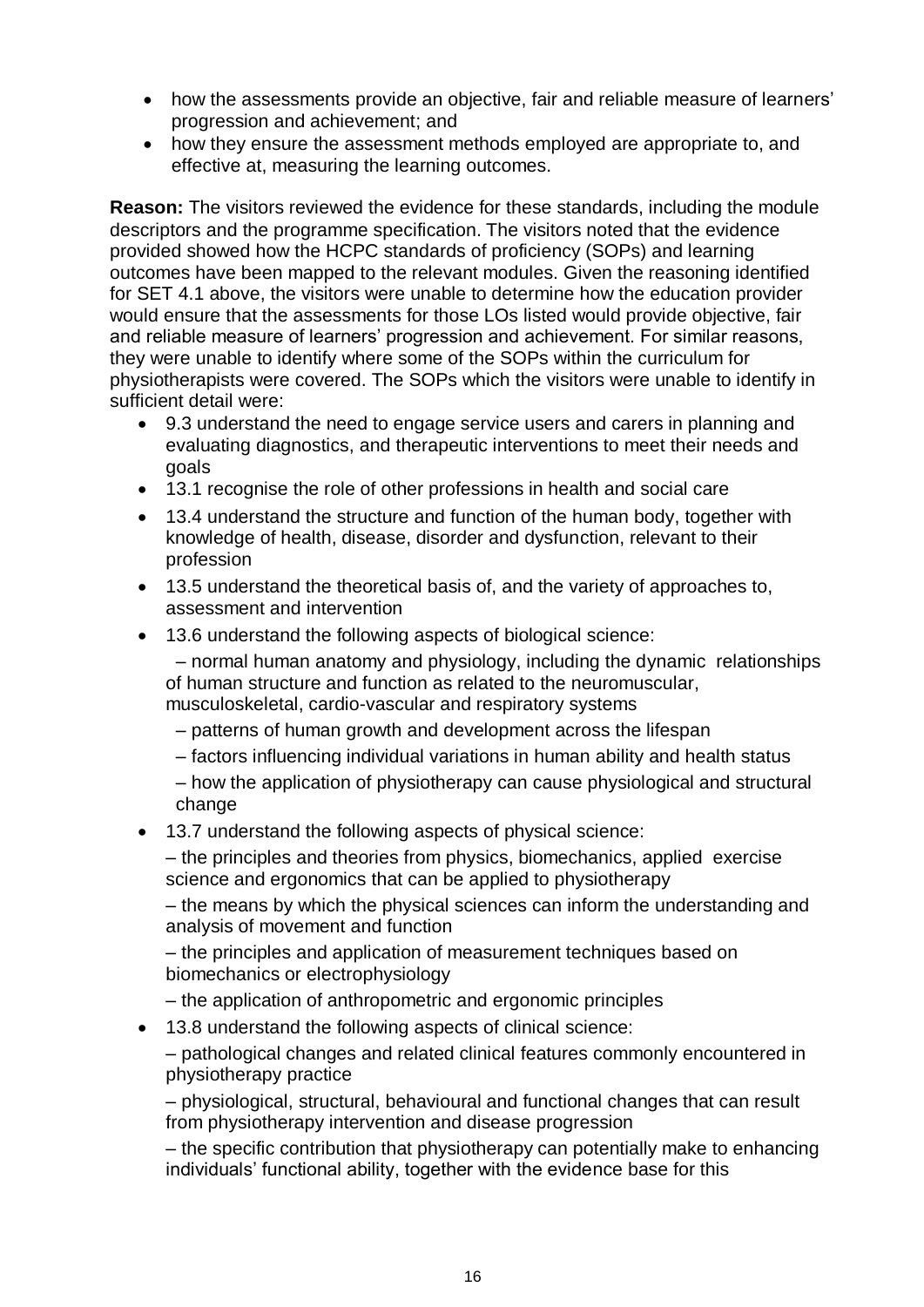– the different concepts and approaches that inform the development of physiotherapy intervention

13.9 understand the following aspects of behavioural science:

– psychological, social and cultural factors that influence an individual in health and illness, including their responses to the management of their health status and related physiotherapy interventions

– how psychology, sociology and cultural diversity inform an understanding of health, illness and health care in the context of physiotherapy and the incorporation of this knowledge into physiotherapy practice

– theories of communication relevant to effective interaction with service users, carers, colleagues, managers and other health and social care professionals

- theories of team working
- 14.2 be able to deliver and evaluate physiotherapy programmes
- 14.13 recognise the need to discuss, and be able to explain the rationale for, the use of physiotherapy interventions
- 14.15 be able to conduct appropriate diagnostic or monitoring procedures, interventions, therapy, or other actions safely and effectively
- 14.16 be able to select, plan, implement and manage physiotherapy interventions aimed at the facilitation and restoration of movement and function
- 14.18 be able to select and apply safe and effective physiotherapy-specific practice skills including manual therapy, exercise and movement, electrotherapeutic modalities and kindred approaches.

For example in PH4005, the visitors noted that there were nine learning outcomes all of which appear to be broad. The visitors noted that the type of assessment methods identified made it difficult to envisage how the three learning outcomes listed below would be measured as the education provider did not provide information on the actual tasks that the assessment consists of:

- LO4: Actively reflect on and lead change within their practice as needed to take account of new developments
- LO5: Demonstrate critical awareness of the need to manage their own workload and resources effectively in accordance to HCPC and CSP standards and keep up to date.
- LO9: Understand the concept of confidentiality and the principles of information governance within health and social care.

Relating to this example:

- The visitors saw that the written task (application of theory to a case study) is designed to develop learners' ability to produce an academic piece of work in a critical and succinct manner that is required at entry BSc level while also demonstrating practical application of theoretical content. However, they were unable to determine exactly what the written task was.
- The visitors noted that the poster and oral presentation will be a mini-snapshot of the written portfolio at mid-way to give the learners an opportunity for practice of professional presentation skills as well as progression of their final portfolio. Learners will be expected to answer questions on their poster to demonstrate understanding of professional practice in healthcare based on clinical application of theory. The visitors were unclear what learners would be asked to demonstrate on their poster as this information was not provided.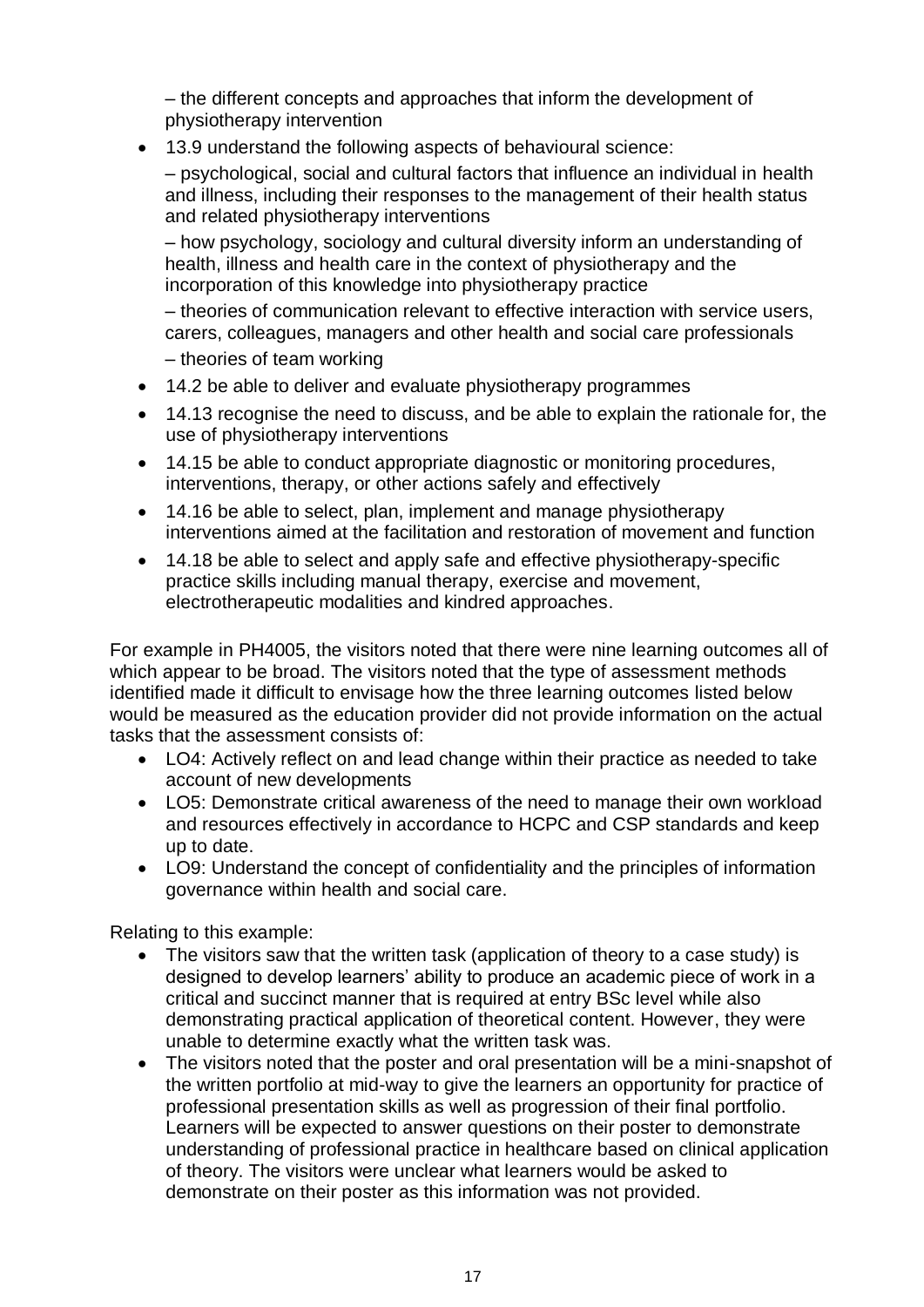The above detail is provided to illustrate the shortfall in the education provider's evidence in relation to these standards. In addition to PH4005, the visitors also identified lack of clarity around the following modules:

- PHP4001, PH4003 and PH4004 minimal practical skills teaching hours with ambitious learning outcomes and it was difficult to see how all LOs will be assessed by the proposed assessments;
- PHP4002 unclear how the achievement of LOs V, VII and VIII be measured by the specified assessments;
- PHP4005 the visitors considered that there was not enough detail about the assessments to see how LOs IV, V and IX are measured.
- PHP4006 there were minimal practical skills teaching hours with ambitious learning outcomes and it was difficult to see how all LOs will be assessed by the proposed assessments. In particular LOs V & VI;
- PHP5001 unclear how assessment of LOs IV, V and VI will be achieved.
- PHP5006 minimal practical skills teaching hours with ambitious learning outcomes and it was difficult to see how LOs III,IV and V will be assessed by the proposed assessments;
- PHP6001 minimal practical skills teaching hours with ambitious learning outcomes and it was difficult to see how all LOs V,VI and VII will be assessed by the proposed assessments;
- PHP6002 minimal practical skills teaching hours with ambitious learning outcomes and it was difficult to see how LOs III, IV, V and VI will be assessed.

The visitors considered that in order for them to have a clear understanding of how the assessments measure the learning outcomes and that they are fair and reliably measure learners' progression and achievement, the education provider needs to show what the assessment tasks actually consist of. In this way, the visitors would be able to see how the assessments will actually work.

The visitors therefore require additional evidence to demonstrate how:

- the education provider ensures the assessments are objective, fair and reliably measure learners' progression and achievement; and
- the assessment methods used are appropriate to, and effective at, measuring the learning outcomes and the SOPs which will in turn determine whether the SOPs for physiotherapists are met.

## **Recommendations**

We include recommendations when standards are met at or just above threshold level, and where there is a risk to that standard being met in the future. Recommendations do not need to be met before programmes can be approved, but they should be considered by education providers when developing their programmes.

## **3.10 Subject areas must be delivered by educators with relevant specialist knowledge and expertise.**

**Recommendation:** The education provider should keep under review their staff planning as it relates to their areas of specialist knowledge and expertise to ensure that there continues to be educators with a variety of specialisms, (particularly within areas of relevance to contemporary physiotherapy practice), to deliver the programme.